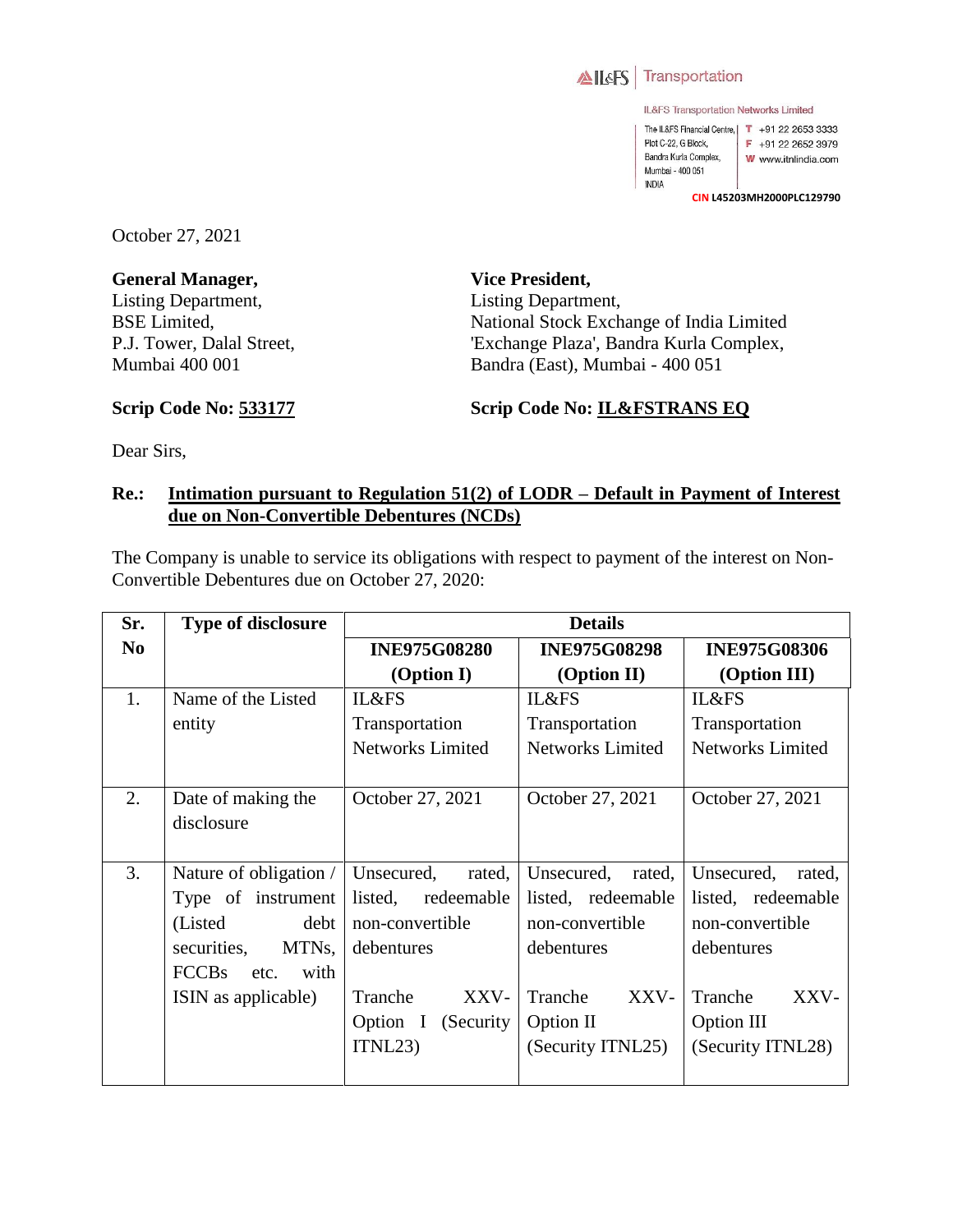## AILAFS Transportation

Plot C-22, G Block,

Mumbai - 400 051 **INDIA** 

Bandra Kurla Complex,

IL&FS Transportation Networks Limited

The IL&FS Financial Centre, | T +91 22 2653 3333

F +91 22 2652 3979

- W www.itnlindia.com
	-

CIN L45203MH2000PLC129790

|                  |                                                                                                           | ISIN:                                                                                                                       | ISIN:                                                                                 | ISIN:                                                                                                          |
|------------------|-----------------------------------------------------------------------------------------------------------|-----------------------------------------------------------------------------------------------------------------------------|---------------------------------------------------------------------------------------|----------------------------------------------------------------------------------------------------------------|
|                  |                                                                                                           | INE975G08280                                                                                                                | INE975G08298                                                                          | INE975G08306                                                                                                   |
| $\overline{4}$ . | Number of investors<br>in the security as on<br>date of default                                           | 04                                                                                                                          | 05                                                                                    | 10                                                                                                             |
| 5.               | Date of default                                                                                           | October 27, 2021                                                                                                            | October 27, 2021                                                                      | October 27, 2021                                                                                               |
| 6.               | Details<br>of<br>the<br>obligation<br>(tenure,                                                            | Tenure: 5 Years                                                                                                             | <b>Tenure: 7 Years</b>                                                                | Tenure: 10 Years                                                                                               |
|                  | coupon,<br>secured/unsecured<br>etc.)                                                                     | Coupon<br>Rate:<br>9.35% p.a.                                                                                               | Coupon<br>Rate:<br>9.40% p.a.                                                         | Coupon<br>Rate:<br>9.45% p.a.                                                                                  |
|                  |                                                                                                           | Coupon<br><b>Payment</b><br><b>Frequency:</b><br>Quarterly                                                                  | <b>Coupon Payment</b><br><b>Frequency:</b><br>Quarterly                               | <b>Coupon Payment</b><br><b>Frequency:</b><br>Quarterly                                                        |
|                  |                                                                                                           | <b>Security:</b><br>Debentures<br>are<br>unsecured.                                                                         | <b>Security:</b><br>Debentures<br>are<br>unsecured.                                   | <b>Security:</b><br>Debentures<br>are<br>unsecured.                                                            |
| 7.               | default<br>Current<br>amount (Amount in<br>$Rs.$ )                                                        | Interest due:<br>Rs.<br>23,56,712/-                                                                                         | Interest due: Rs.<br>35, 53, 973/-                                                    | Interest due: Rs.<br>1,78,64,384/-                                                                             |
|                  | (Please provide the<br>breakup of instalment<br>and interest)                                             | [Period for which  <br><b>Interest</b><br>was<br>due:27/07/2021<br>$\sim 100$<br>26/10/2021<br>92<br>$\frac{1}{2}$<br>Days] | [Period for which]<br>Interest was due:<br>27/07/2021<br>26/10/2021<br>$-92$<br>Days] | [Period for which]<br>Interest was due:<br>27/07/2021<br>26/10/2021<br>92<br>$\overline{\phantom{0}}$<br>Days] |
| 8.               | Principal<br>Gross<br>amount on which the<br>default<br>above<br>has<br>occurred<br>Rs.<br>(in<br>crore): | Rs. 10 Crores                                                                                                               | Rs. 15 Crores                                                                         | Rs. 75 Crores                                                                                                  |